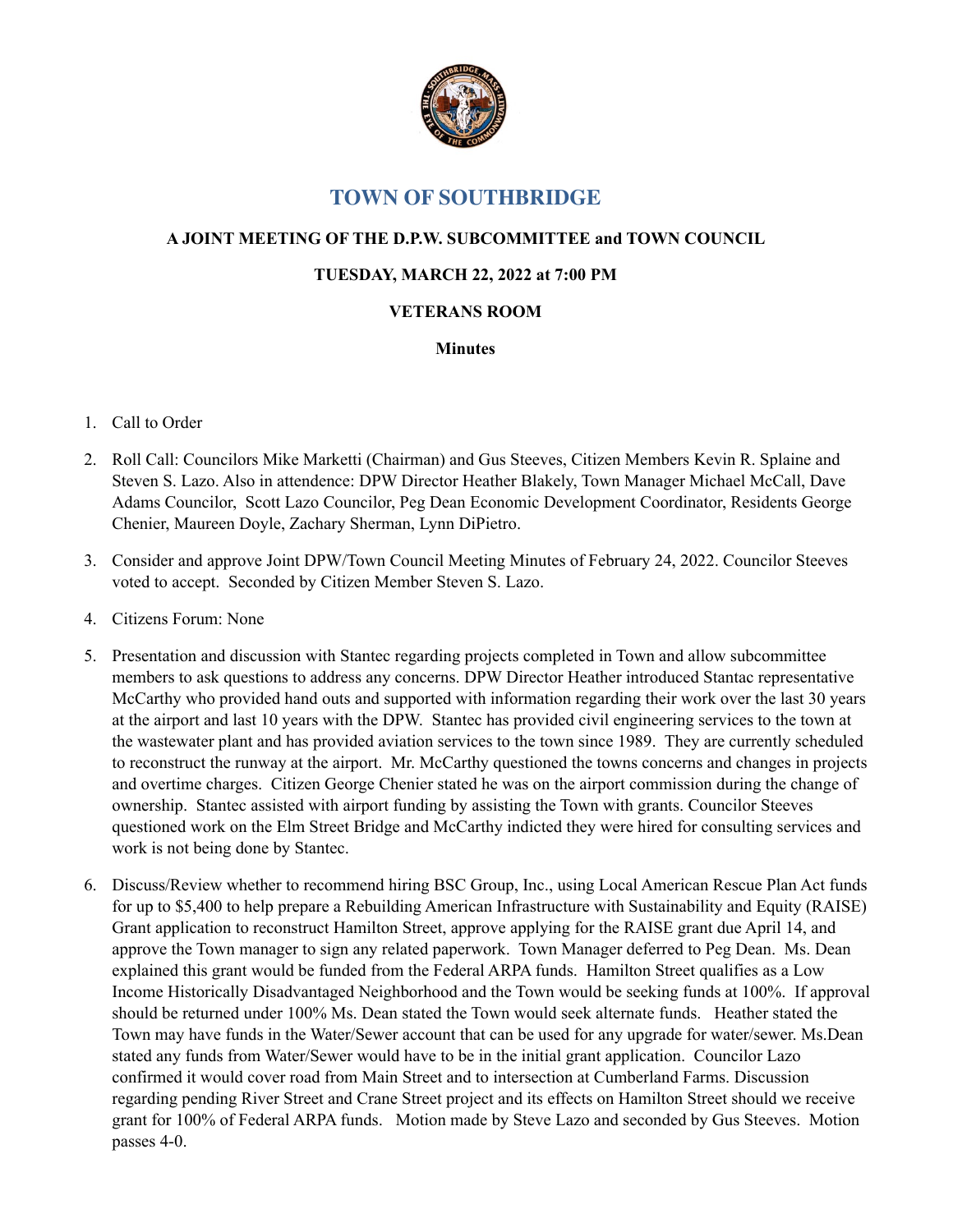- 7. Discuss transfer request for \$12,500 from Specialized Services-Snow and Ice (001495-529000) to Overtime Snow and Ice (001495-513100) to cover the cost of overtime related to possible upcoming snow and ice event in late March early April. Entertain a motion to recommend that Council approves such transfer. Heather stated that they do not want to go over budget for salaries in Snow and Ice account. She noted it is difficult to predict possible April snow but should there be a major storm we would still be all right or even two minor storms would be covered. Councilor Steeves noted that we cannot deficit spend in Snow and Ice account. Heather agreed and this transfer is to prevent that from occurring. Member Splaine asked if \$12,500 stays in overtime account and Heather confirmed it stays until books are closed then any balance goes into free cash. Councilor Lazo asked why not wait until end of the month then transfer amount left at that time as it cannot be used for anything else. Heather stated it makes a difference in Karen's world. Motion made by Scott Lazo and seconded by Kevin Splaine. Motion made by Scott Lazo seconded by Kevin Splaine. Unanimous vote 4-0.
- 8. Discuss transfer request for \$691.27 from Uniform Allowance (001499-519200) to Licenses and Stipends (001499-518300) to provide funding for payout of prorated Licenses and Stipends for two retirements per Union Contract Article 25. Entertain a motion to recommend that council approves such transfer. Gus Steeves asked for reason for stipends. Heather confirmed it was to cover stipends for two members who are retiring. Stipends are paid on the first of July as they are prorated. There is sufficient funds for one retiree but additional funds are needed to cover both retirees. Motion made by Gus Steeves and seconded by Scott Lazo. Unanimous vote 4-0
- 9. Discuss revision to Parking Permit P-0014 Rev 1 for reduction in No Parking zone on Dresser Street as recommended by Traffic Commission. Heather stated a resident inquired as there was no parking in front of his house. The no parking was sign was due to inability for some vans to turn into the Rehab center. Parking is allowed and there was some issue with parking tickets. Councilor Steeves confirmed the space involved is going down Dresser to Goddard and questioned the 125 feet. Heather confirmed the 125 feet is correct. Motion made by Scott Lazo and seconded by Gus Steeves. Unanimous vote 4-0
- 10. Discuss repeal Parking Permit P-000119 1 Hour Parking Area on Main Street from Chester Street to a point 127 feet away. This has been recommended by Traffic Commission. This permit will be replaced with a new Parking Permit. Entertain a motion to recommend to Council for repeal. Motion made by Kevin Splaine ands seconded by Gus Steeves. Unanimous vote 4-0
- 11. Discuss new Parking Permit P-00156 for clarification of current No Parking on Main St.to included No Parking from Marcy Street to Chester St. (North side of Main St). This has been recommended by Traffic Commission. Entertain a motion to recommend to council for approval. Heather confirmed that as no one would for could park on Marcy Street to Chester Street. Motion made by Kevin Splaine and seconded by Gus Steeves. Unanimous vote 4-0
- 12. Discuss optional for possible Land Acquisition within the Watershed. Preliminary discussion with the land owner indicates a willingness to sell parcel to the Town of Southbridge. Looking to discuss options for purchase and if the Subcommittee is interested in purchase this year or if waiting for possible 50% grant in 2023 is preferred. Obtaining information for the grant application can take up to six months. If subcommittee is interested, Water Department will proceed as directed. Heather stated a grant that can be used to buy watershed property. Heather said they examined grant money and stated it takes makes no sense to spend money to get money. May be able to purchase the property. Councilor Steeves asked if property was ever lived on. Heather confirmed there is a parcel with a foundation on it. Councilor Steeves asked if property has Article 97 protection which states property is protected as conservation only. Citizen Member Splaine asked if we purchase will we purchase under forestry. Citizen Maureen Doyle stated that \$30,000.00 to protect our watershed is not a lot of money. Motion was made to recommend to Council to direct Heather to proceed with possible purchase of property by Steve Lazo and seconded by Kevin Splaine. Councilor Marketti voted against. Vote 3-1
- 13. Discuss selection of engineer for chlorine residual tracer study required by MassDEP. Recommend selection of Tata and Howard for \$17,900 and include the option for a water age system of the distribution system at the same time for \$13,900 for a total cost of \$31,800. Funding from Water Treatment Capital